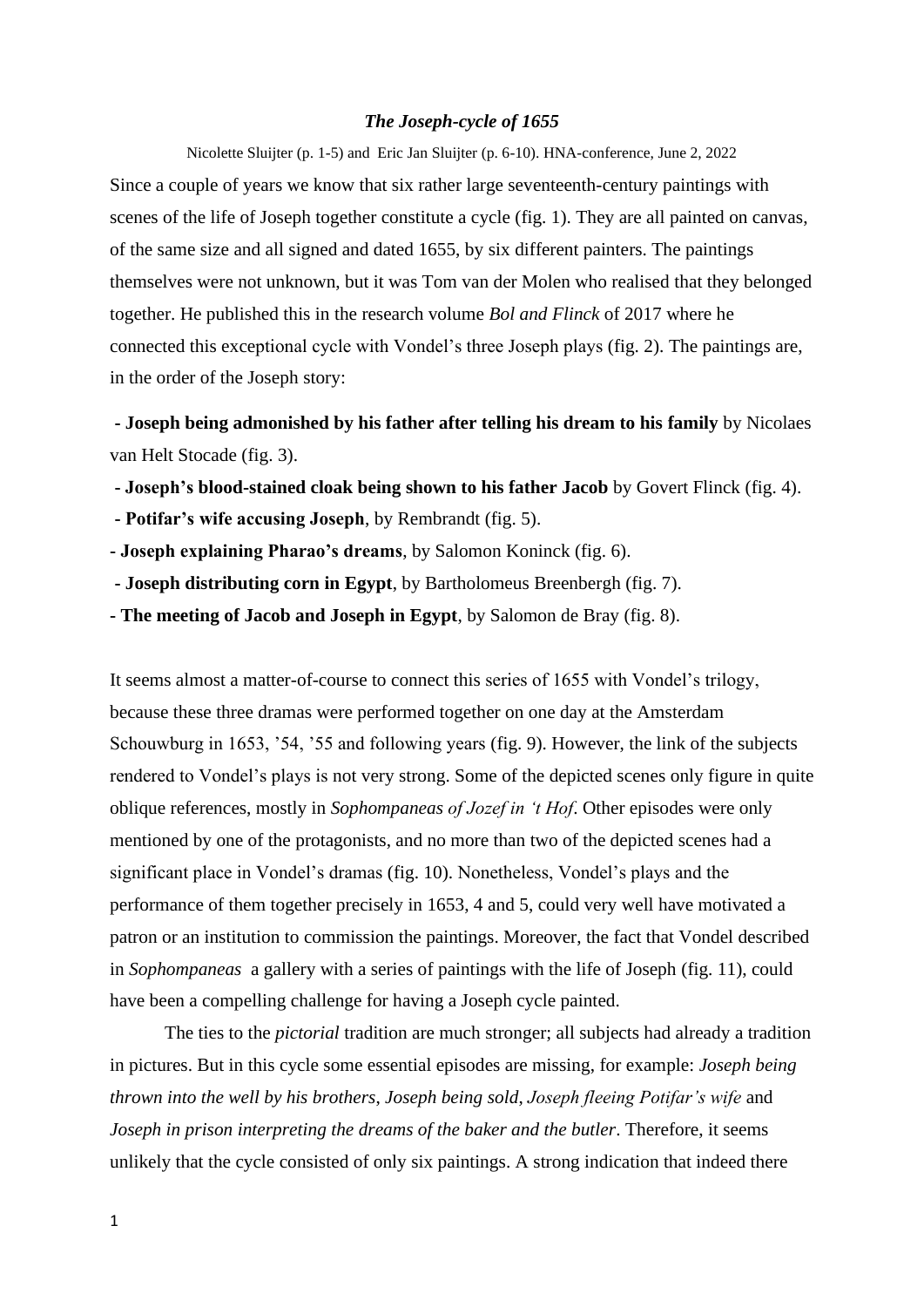would have been *ten* paintings, is the series of 10 drawings attributed to Gerbrand van den Eeckhout, dating from the 1660s (fig. 12). There we do not only find both the existing *and* the missing scenes, but several of the compositions recall the paintings, indicating that the artist **knew** the paintings (fig. 13).

But the strongest proof that the series has contained more than the six paintings we know, is the record of a seventh painting, that I came across in an auction catalogue of 1743 in which both the paintings by Salomon Koninck and Govert Flinck were sold. Lot number 62 reads "Joseph in de gevangenis, door Carel van Savoyen" (fig. 14a). Unfortunately, without dimensions. But from Angela Jager's master-thesis on this artist I learned that the painting was also recorded in two later auctions. In a sales catalogue of 1781 the measurements are mentioned: 44 by 35 duim (fig. 14b). In centimeters this is: 113 by 90 cm, the same size as the other six And also one of the missing subjects. Thus, this work unmistakably belonged to our series, although unfortunately we do not know more about it. The nowadays quite unknown Van Savoyen was a well-respected painter from Antwerp (fig. 15). He had settled in Amsterdam and was mentioned by Jan Vos in his long poem for the Feast of the Brotherhood of Painters on St. Lukes day in 1654 (the year the commissions must have been given), and in which Jan Vos presented a kind of *tableau de la troupe* of renowned Amsterdam painters.

It is clear that some painters one would expect to have contributed to this prestigious series are missing. In my search for more paintings, I went through the works of artists who received commissions for the town hall, and who started working there as of the next year, 1656: Ferdinand Bol, Jan Lievens, Jan Gerritsz. van Bronchorst and Cornelis Holsteyn; but also Jacob van Loo and Gerbrand van den Eeckhout. I searched all the possible files, indexes and databases (fig. 16). Regrettably I found no paintings that could have belonged to the cycle.

Takin the auctions in which the existing paintings made their first appearance as a starting point, I tried to trace them back. All of them turned up in the  $18<sup>th</sup>$  century, three paintings together in one auction sale, two in another sale and two alone (fig. 17). I hoped to find how the paintings had been acquired by the owners, and – ideally – the patron or institution who commissioned the whole series.

The earliest sale is that of Jan Agges in 1702, where "The Grainhouse of Egypt" by Breenbergh was sold for an incredibly high sum (fig. 18a). But here we have immediately a complication: we know two almost identical paintings by Breenbergh with this subject – same composition, same dimensions and both signed; but one dated 165*5* and the other 165*4* (fig. 18b). It is not possible to determine which one figured in this 1702 sale. So one of the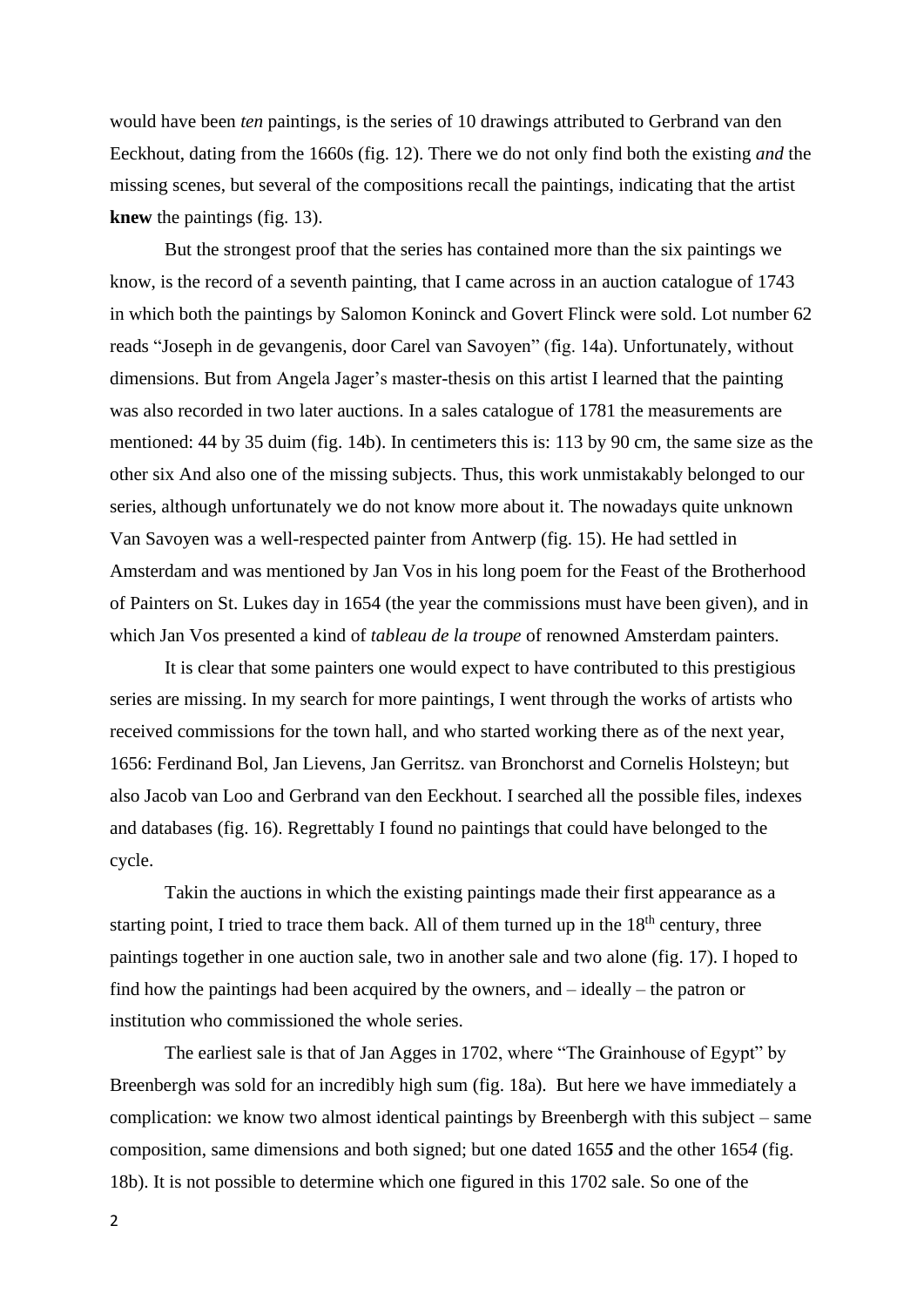paintings was already finished in 1654 and subsequently copied by the master himself for the series in 1655. The earlier one was undeniably a specific commission as well; not only had Breenbergh virtually stopped painting after 1647, but the upright format and the large scale figures make the painting entirely exceptional in his oeuvre, which raises the question whether the idea for the series originated with this Breenbergh-painting, which shows a pivotal scene in the Joseph story.

I already mentioned the sale in April 1743 that included no less than three paintings: the Flinck, the Koninck and the lost Van Savoyen. These paintings were owned by Isack Hoogenbergh de Jonge, a jeweller. It was possible to trace this family back to the second quarter of the  $17<sup>th</sup>$  century (fig. 19). They were all called Isaac and they were diamant cutters or jewellers. But nothing could be found about paintings owned by these earlier Hoogenberghs.

In a sale of 18 August 1762 were the two paintings by Nicolaas van Helt Stockade and Salomon de Bray. This was the collection of Pieter Johan Wierman (fig. 20). Remarkably, there is a relation by intermarriage between these three families (Agges, Hoogenbergh and Wierman) in the early 18<sup>th</sup> century (fig. 21). Unfortunately, untangling their relations did not help in finding the 17th-century provenance of the series.

It was already known that Rembrandt's painting was in a sale of John van Spangen's collection in London in 1743. I found that Van Spangen must have bought it from the painter and art dealer Jacques Ignatius de Roore in The Hague (fig. 22). Alas, here we are again at a dead end. Thus, the search for a provenance before the first known owners yielded no results.

Ten paintings of this size need a lot of wall space and the commission must have been an expensive undertaking (fig. 23). The Rembrandt might have costed between 500 and 1500 guilders to begin with. Naturally, one wonders whether they might have been painted for the Schouwburg as an expensive gift from a rich theatre lover. Above the entrance hall of the Schouwburg was a room where the board members met, which was just large enough to hold a cycle of paintings of this size (fig. 24). If they had been hanging in this room, it would have been understandable that they became to be dispersed when the theatre was rebuilt and enlarged in 1664-65. Had they been there, however, Vondel himself, or Jan Vos, who was one of the directors of the Schouwburgh, would surely have dedicated a poem on what must have been a spectacular set of paintings; they wrote poems about anything or anyone having a connection with the theatre - or with painting. Nothing of the sort is known, however. Thus, the lack of any written record makes this theory unlikely. Even more unlikely is that they would have been part of the stage sets, since the scenes would have been invisible, and,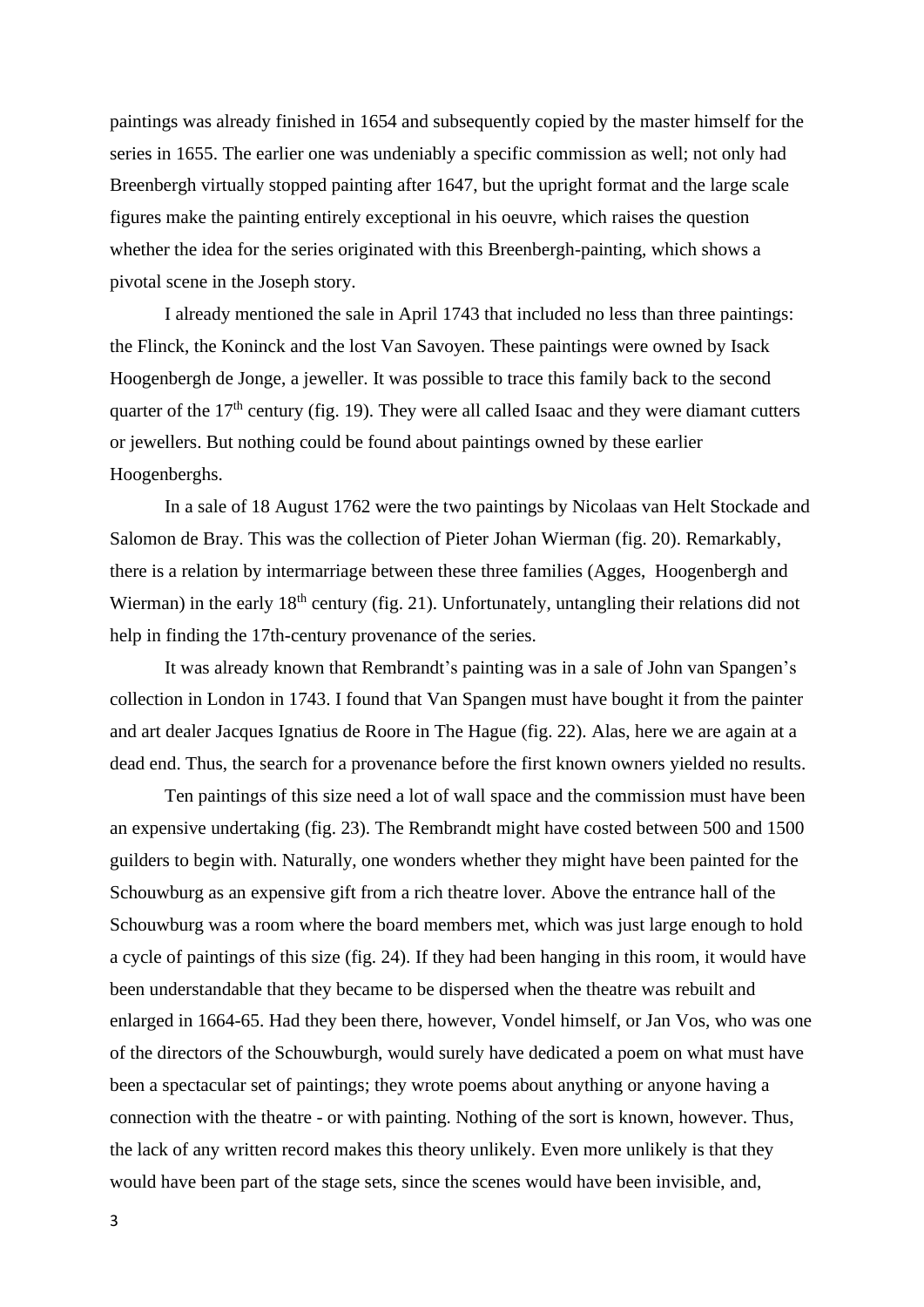moreover, far too expensive for such a function. Tracing the board members of the Schouwburgh in those years, yielded no results either (fig. 24a).

Because Joseph iswas considered an example of good governance, I also checked in vain prominent Amsterdam regents and Burgomasters who had been involved in the commissions for the decoration of the new Town Hall or had a collection of their own (fig. 25). We can be certain that the Town Hall itself, for which the first commissions for paintings must have been given precisely in this year, never contained such a series (fig. 26a). There is the possibility that the cycle had been planned by, and commissioned through, Jacob van Campen and that the plan was dropped after he left the job because of disagreements in December 1654 (fig. 26b). We just don't know.

Other hypotheses were tried, such as Amsterdam religious or charity institutions, but none had any connection with the Old-Testament Joseph. I also looked into Jewish patrons or institutions. Such a commission might explain the total silence around the series, but without result. Or did the commission come from an art dealer? Especially Marten Kretzer seemed qualified (fig. 27). Kretzer initiated and supervised the formation of the Brotherhood of Painters in 1654 and organized the feast on St. Luke's day, together with Helt Stockade. But also in that case, and in fact almost in any other case, one would have expected a poem by Vondel, Jan Vos, or some other Amsterdam poet. This total silence makes this cycle all the more mysterious.

Most likely it was a private person who commissioned this cycle for his own house. Such a series was seen by Zacharias Uffenbach in 1711 in the house of the collector Jacob de Wilde in Amsterdam, consisting of 10 or 11 paintings; but that one cycle was by one artist and of a much later date (fig. 28). Therefore, the conclusion must be: As far as I know, I have tried every possible connection, but without result.

=========================================================

Well, this was a thrilling search, but the outcome leaves us with many questions. Of one thing we can be sure: this commission was expensive and highly unusual, and must have been a great challenge for the artists, because they knew that their works were going to be compared (fig. 29). It recalls Joachim von Sandrart's story in his *Lebenslauf*, recounting that the King of Spain commissioned twelve paintings of similar size from the most renowned artists in Rome, which were exhibited together to be judged by cardinals, princes and connoisseurs (fig. 30).

For our Joseph series all painters demonstrated emphatically their own manner, each distinguished their styles as much as possible fig. 31). It must have been a perfect sample of the different styles of Amsterdam history painters. Connoisseurs would have loved to discuss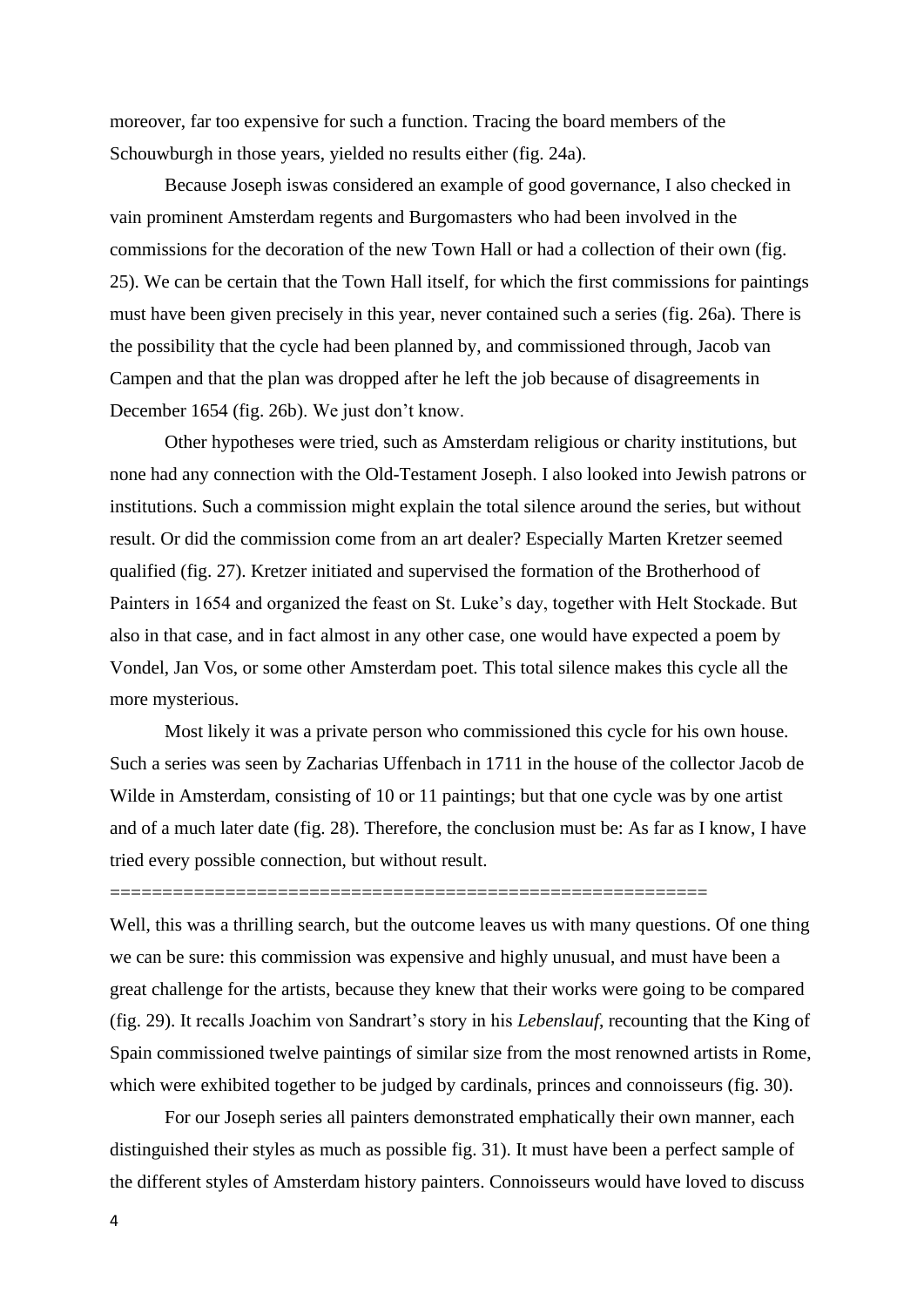this (comparing and valuing their manners), and that's what I will try to do, albeit very concisely.

## *Helt Stockade*

It must have been Helt Stockade's goal to demonstrate ostentatiously his acquaintance with contemporary Italian and French art (fig. 32). Of this same subject, Rembrandt had made a grisaille and etching in the 1630s, emulating with great wit both Raphael's and Lucas van Leyden's invention (fig. 33). Helt Stockade, also taking Raphael as point of departure, obviously wished to present something entirely different in every respect (fig. 34). He used a type of ordonnance developed for large altarpieces in Rome, further elaborated upon by Simon Vouet and others, with huge columns to the left and figures close to the picture plane on and before a marble platform (fig. 35).

One wonders what Rembrandt would have thought of this total lack of *houding* - of space created through overlap of sharp contours only (fig. 36)? He might have considered this, and the idealized poses, a matter of contrasting ideals. But he would not have shown consideration for the fact that the figures are quite clumsily drawn, that the space occupied by the group of brothers to the left and their position in relation to Joseph is totally unclear, while Jacob is dangerously balancing at the edge of the platform in a kind of graceful, but unsuitable pose (which, moreover, appears to be grafted on his own Jacob figure [fig. 36a]). He would have recognized, as we do, that it was mainly due to Stockade's cosmopolitan CV (fig. 37a) and his connections with Quellinus and Van Campen, that such a mediocre painter, who finished in the next year this rambling painting for the Town Hall (fig. 37b), received such important commissions.

## *Flinck*

It must have been Flinck's goal to emulate both the renowned painting by Jan Pynas as well as Vondel's emulation of Pynas's work on the theatre stage (fig. 38). In the dedication of his 1640 *Joseph in Dothan*, Vondel had written that a painting by Jan Pynas inspired him "to follow as closely as possible with words the painter's colors, drawing, and rendering of the passions." In the final scene a brother tells the episode as if he sees in his mind's eye what Pynas had visualized in the painting. In 1633 Rembrandt had already taken Pynas's painting as a starting point for an etching, turning it into a scene of fierce emotion (fig. 39).

Flinck transformed Pynas's intricate composition and Rembrandt's violent ordonnance into a stylized, easily readable narrative. With supple ease and a refined use of '*houding*' through many gradations of grayish browns and reds, he strings the figures together in tight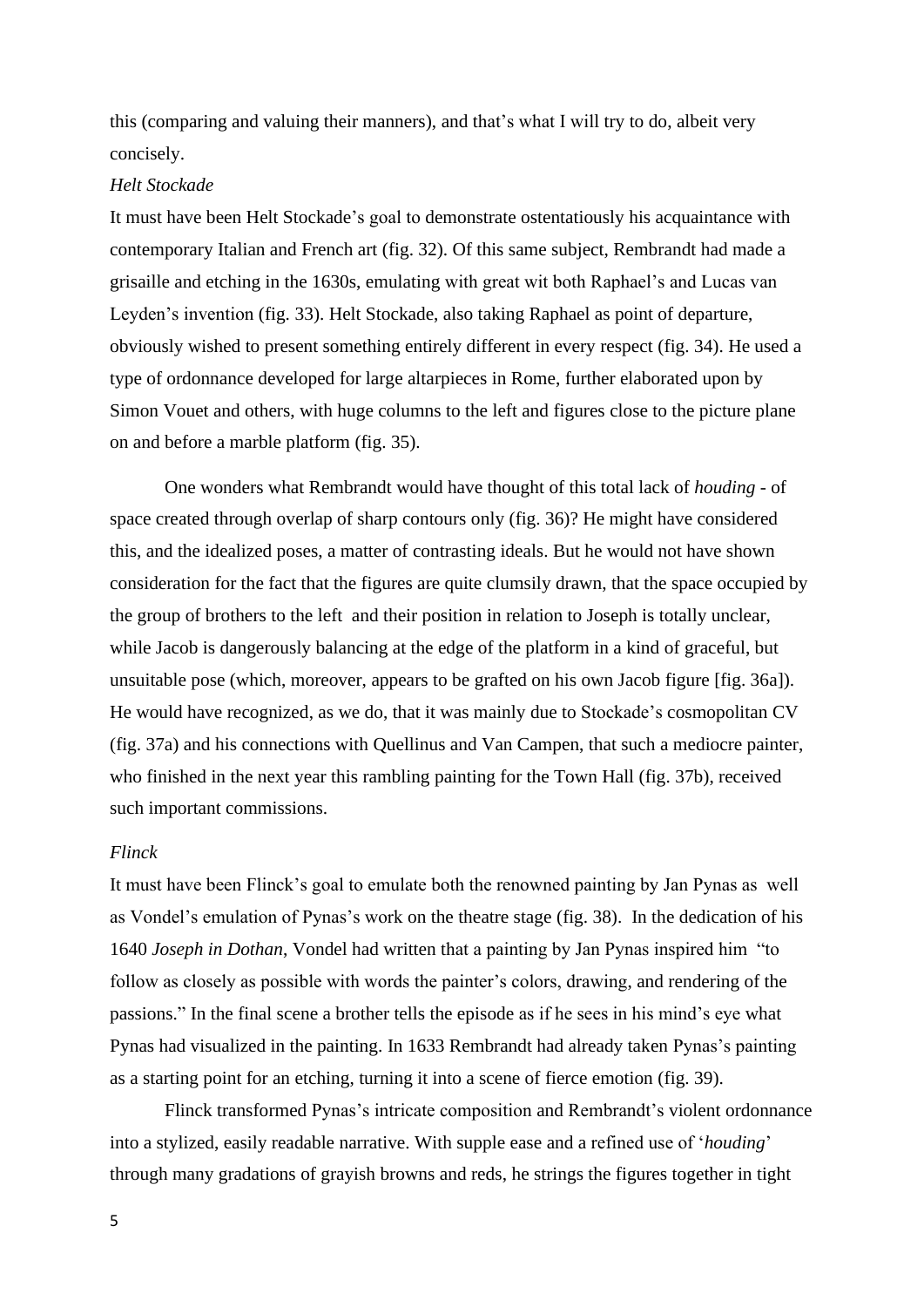groups cutting through space, effectively focusing the attention on the main protagonist  $-a$ lesson he learned well from poring over prints after Rubens (fig. 40). Thus, Flinck developed an alternative style that deviated radically from Rembrandt's endeavors, but still had many ties with his master's lessons. The graceful, conventional gestures and poses with which the passions were rendered and the story clearly told, were essential means for Flinck to give the painting its proper function, that is, a pleasing scene of which the viewer immediately recognizes what is happening (fig. 41).

## *Rembrandt*

As with the *Nightwatch* in the Kloveniersdoelen, Rembrandt aimed at outshining the others, pointedly demonstrating the exceptionality of his manner and introducing staggering novelties in the process (fig. 42). As always, a convincing rendering of the passions of the soul was the focus of his painting, but he achieved this in a novel way. Rembrandt knew both Pynas's painting and Vondel's text that had been inspired by that work (fig. 43), but deleted the maid showing the mantle and the servants holding Joseph, as well as other narrative elements. Potifar's wife does not point to the cloak (which is inconspicuously under her feet), nor does she point to Joseph. She presents her case with an arguing gesture. Her gaze - not looking at Potifar - is unfocused, as if her guilt prohibits her to confront him (fig. 44). He, in his turn, does not touch her and does not look at Joseph, nor at her. Thus, it is entirely up to the viewer to interpret and contemplate the 'woelingen', the inner turbulence, raging in their minds. This approach of the passions, skipping narrative motifs and suppressing movement, the viewer thus being forced to think about what is going on in their minds, is entirely new.

To hook and hold the gaze of the viewer, the paint surface is, more than in any of Rembrandt's earlier history paintings, extremely variable, showing simultaneously an astounding emphasis on impasto *and* a high degree of detail (fig. 45). Though in bad condition, the *kenlijkheid* of this new technique, and the display of *houding* are still sensational, suggesting space entirely through endless variation of light reflecting on surfaces. This highly specific kind of surface treatment, unbelievable technical virtuosity and emotional intensity was radically different from the styles that the other five painters employed (fig. 46). *Breenbergh*

The contrast with Breenbergh's manner could not be greater (fig. 47). Like Helt Stockade Breenbergh was a true cosmopolitan, but Rembrandt would have found his work much more interesting. In an earlier painting of this subject Breenbergh had transformed Pieter Lastman's influential composition of 1612 into his own type of small figured history (fig. 48). But when